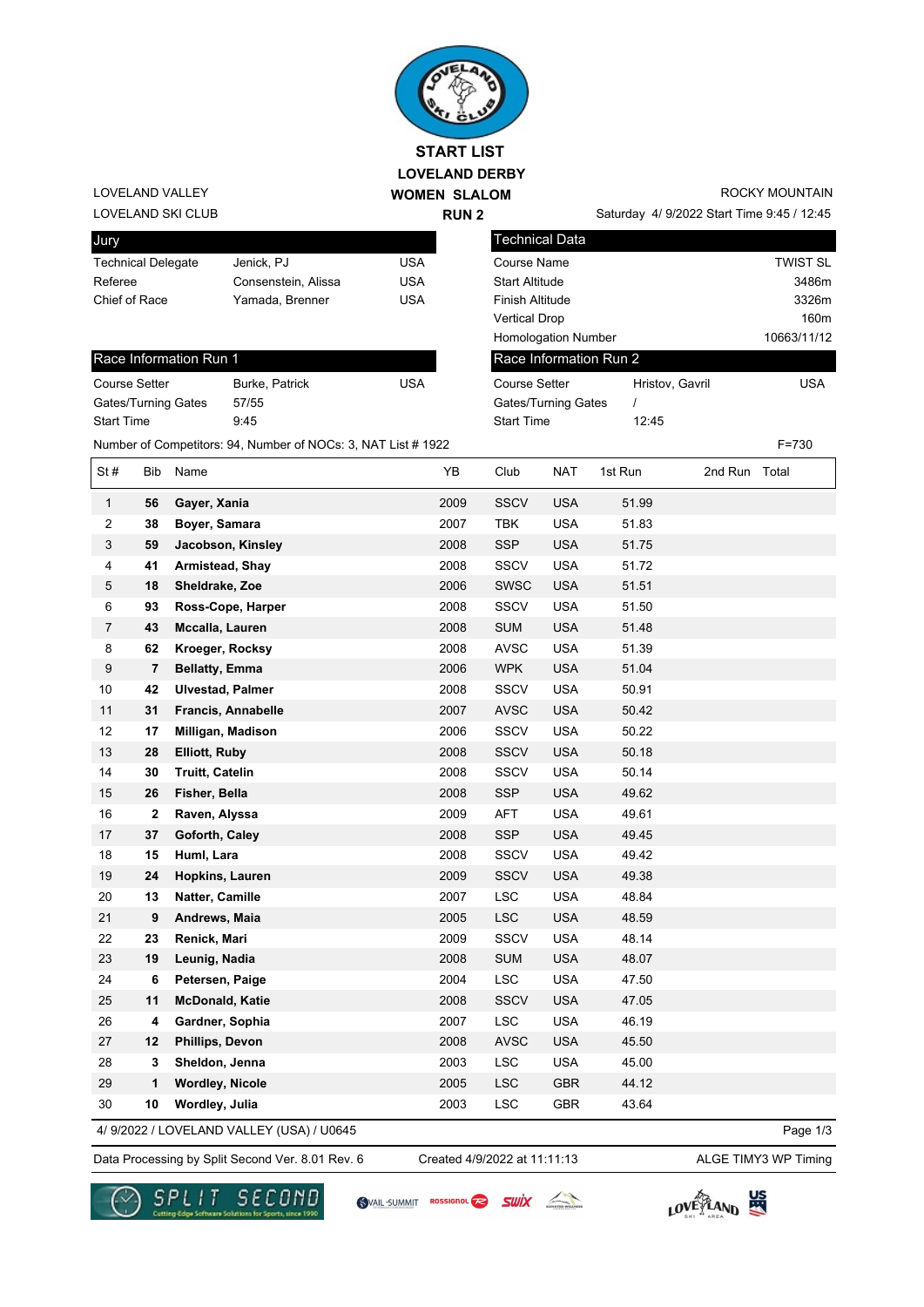| <b>START LIST</b> |  |
|-------------------|--|
|-------------------|--|

**LOVELAND DERBY WOMEN SLALOM** 

ROCKY MOUNTAIN

|     |     | LOVELAND SKI CLUB          | <b>RUN2</b> |              |            | Saturday 4/ 9/2022 Start Time 9:45 / 12:45 |               |  |
|-----|-----|----------------------------|-------------|--------------|------------|--------------------------------------------|---------------|--|
| St# | Bib | Name                       | YB          | Club         | <b>NAT</b> | 1st Run                                    | 2nd Run Total |  |
| 31  | 25  | Lally, Sydney              | 2007        | <b>LSC</b>   | <b>USA</b> | 52.17                                      |               |  |
| 32  | 22  | Demino, Ruthie             | 2007        | <b>SUM</b>   | <b>USA</b> | 52.21                                      |               |  |
| 33  | 27  | <b>Stanley, Sophia</b>     | 2006        | <b>LSC</b>   | <b>USA</b> | 52.23                                      |               |  |
| 34  | 60  | Drai, Ella                 | 2008        | <b>SSCV</b>  | <b>USA</b> | 52.47                                      |               |  |
| 35  | 32  | Riggs, Rylie               | 2007        | <b>WPK</b>   | <b>USA</b> | 52.48                                      |               |  |
| 36  | 54  | Thayer, Makena             | 2008        | <b>SSCV</b>  | <b>USA</b> | 53.17                                      |               |  |
| 37  | 49  | Novak, Lucy                | 2008        | <b>LSC</b>   | <b>USA</b> | 53.21                                      |               |  |
| 38  | 21  | Myatt, Elena               | 2004        | <b>ELD</b>   | <b>USA</b> | 53.44                                      |               |  |
| 39  | 35  | Holmes, Camden             | 2008        | <b>ELD</b>   | <b>USA</b> | 53.62                                      |               |  |
| 40  | 69  | <b>Riley, Martina</b>      | 2008        | <b>SUM</b>   | <b>USA</b> | 53.71                                      |               |  |
| 41  | 40  | Edelmann, Jolene           | 2006        | <b>SSCV</b>  | <b>USA</b> | 53.84                                      |               |  |
| 42  | 34  | Eaton, Emme                | 2007        | <b>SSCV</b>  | <b>USA</b> | 54.20                                      |               |  |
| 43  | 86  | Osborne, Tessa             | 2008        | <b>AVSC</b>  | <b>USA</b> | 54.43                                      |               |  |
| 44  | 67  | Voas, Sawyer               | 2008        | LSC          | <b>USA</b> | 54.52                                      |               |  |
| 45  | 36  | Ramsey, Gwen               | 2004        | <b>CLD</b>   | <b>USA</b> | 55.16                                      |               |  |
| 46  | 47  | Stoyanova, Kristiana       | 2007        | <b>IND</b>   | <b>USA</b> | 55.25                                      |               |  |
| 47  | 65  | Kuehl, Linnae              | 2008        | <b>FAST</b>  | <b>USA</b> | 55.74                                      |               |  |
| 48  | 29  | Fall-Lakatos, Jane         | 2007        | <b>PRT</b>   | <b>USA</b> | 56.12                                      |               |  |
| 49  | 20  | Krol, Camilla              | 2004        | <b>ELD</b>   | <b>USA</b> | 56.12                                      |               |  |
| 50  | 92  | Shrestha, Rewani           | 2008        | SSP          | <b>USA</b> | 56.17                                      |               |  |
| 51  | 74  | Miller, Jordyn             | 2008        | <b>AVSC</b>  | <b>USA</b> | 56.31                                      |               |  |
| 52  | 89  | Broggi, Naia               | 2009        | <b>SSP</b>   | <b>USA</b> | 56.50                                      |               |  |
| 53  | 68  | Jackson, Claire            | 2008        | <b>SUM</b>   | <b>USA</b> | 57.45                                      |               |  |
| 54  | 91  | Regan, Ryleigh             | 2008        | <b>PRC</b>   | <b>USA</b> | 57.94                                      |               |  |
| 55  | 79  | Chadbourne, Anya           | 2009        | <b>SSCV</b>  | <b>USA</b> | 57.96                                      |               |  |
| 56  | 57  | Demino, Eden               | 2009        | <b>SUM</b>   | <b>USA</b> | 58.01                                      |               |  |
| 57  | 85  | Zatorski, Kaitlin          | 2008        | <b>CBMST</b> | <b>USA</b> | 58.69                                      |               |  |
| 58  | 81  | Heid, Jessica              | 2009        | <b>WPK</b>   | <b>USA</b> | 58.80                                      |               |  |
| 59  | 72  | Cross, Mackenzie           | 2008        | <b>SUM</b>   | <b>USA</b> | 58.91                                      |               |  |
| 60  | 84  | <b>Gustafson, Margaret</b> | 2009        | <b>SSCV</b>  | <b>USA</b> | 59.65                                      |               |  |
| 61  | 55  | Eissinger, Ava             | 2007        | ELD.         | <b>USA</b> | 59.66                                      |               |  |
| 62  | 46  | Slivka, Rowynn             | 2005        | <b>CLD</b>   | <b>USA</b> | 59.69                                      |               |  |
| 63  | 64  | <b>Budman, Mckenzie</b>    | 2009        | <b>SUM</b>   | <b>USA</b> | 1:00.56                                    |               |  |
| 64  | 76  | <b>Bellatty, Margaret</b>  | 2008        | <b>WPK</b>   | <b>USA</b> | 1:00.60                                    |               |  |
| 65  | 66  | Cirne, Bianca              | 2007        | <b>ELD</b>   | <b>USA</b> | 1:00.79                                    |               |  |
| 66  | 61  | Potvin, Lorraine           | 2006        | SWSC         | <b>USA</b> | 1:00.85                                    |               |  |
| 67  | 87  | <b>Ettlinger, Siena</b>    | 2009        | <b>AVSC</b>  | <b>USA</b> | 1:01.14                                    |               |  |
| 68  | 94  | Barker, Haylee             | 2009        | <b>SSCV</b>  | <b>USA</b> | 1:01.49                                    |               |  |
| 69  | 63  | Groenendaal, Lilian        | 2007        | <b>ELD</b>   | <b>USA</b> | 1:03.47                                    |               |  |
| 70  | 78  | <b>Adriaanse, Marloes</b>  | 2009        | <b>WPK</b>   | <b>USA</b> | 1:04.92                                    |               |  |
| 71  | 83  | <b>Stanton, Liberty</b>    | 2009        | <b>SSCV</b>  |            | 1:05.03                                    |               |  |
| 72  | 58  | <b>Burke, Cambree</b>      | 2006        | <b>WPK</b>   | <b>USA</b> | 1:05.07                                    |               |  |
| 73  | 77  | Avila, Danielle            | 2009        | <b>WPK</b>   | <b>USA</b> | 1:05.36                                    |               |  |
| 74  | 70  | Campbell, Victoria         | 2007        | <b>TBK</b>   | <b>USA</b> | 1:06.58                                    |               |  |
| 75  | 71  | Moore, Cydney              | 2007        | <b>ELD</b>   | <b>USA</b> | 1:07.96                                    |               |  |

4/ 9/2022 / LOVELAND VALLEY (USA) / U0645

Page 2/3

Data Processing by Split Second Ver. 8.01 Rev. 6 Created 4/9/2022 at 11:11:13 ALGE TIMY3 WP Timing

Created 4/9/2022 at 11:11:13



LOVELAND VALLEY

SVAIL-SUMMIT ROSSIGNOL SWIX